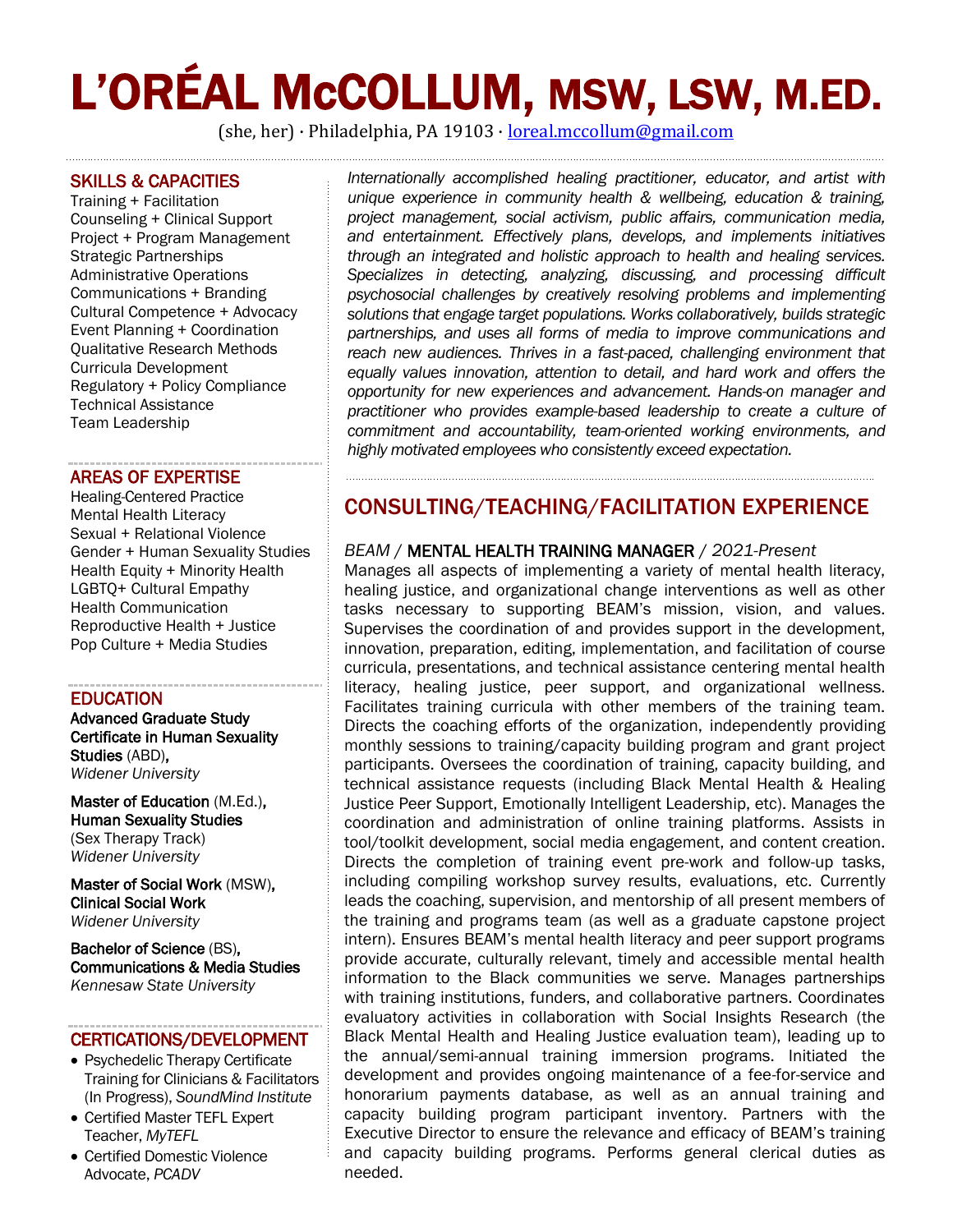# L'ORÉAL McCOLLUM

[loreal.mccollum@gmail.com](mailto:loreal.mccollum@gmail.com)

#### *BEAM* / MENTAL HEALTH TRAINING COORDINATOR / *2020-2021*

Coordinates and provides support in preparing, editing, and facilitating course curricula, presentations, and technical assistance on mental health literacy, healing justice, and organizational development. Coordinates trainings and technical assistance requests, including responding to email inquiries, preparing agendas, and working closely with clients on meeting details. Manages online training platforms. Assists in social media engagement and content creation. Completes all training event pre-work and follow-up tasks including compiling workshop survey results and sending evaluations. Performs general clerical duties as needed.

#### *Empathy at Work LLC* / CO-OWNER, CONSULTANT / *2018-2021*

Conceptualized, launched, and co-managed business using empathy as a tool for building more diverse, equitable, and inclusive workplaces that inspire braver, more enlightened environments for all to connect, collaborate, grow, and heal.

#### *Art with Impact* / WORKSHOP FACILITATOR / *2018-2020*

Facilitated "Movies for Mental Health" (M4MH) and "Our Bodies, Our Minds" (OBOM) workshops on college/university campuses (1-3x month during the school year) using short films, theatre techniques, and community conversations to reduce the stigma of mental illness, increase awareness of sexual violence, and raise empathy for survivors. Moderated panel discussions that connect students with resources, on campus and in their communities.

#### *Temple University* / ADJUNCT INSTRUCTOR / *2014-2021*

Coordinated all aspects of three courses, Human Sexuality (Fall 2015, Spring 2018, Fall 2018), Gender in America (Fall 2014, Spring 2015, Spring 2017), and Love, Marriage, & Family (Spring 2021, Fall 2020). Developed and manage curricula and syllabus materials. Facilitated student learning of key materials using both in-class and online methods.

#### *Ask L'Oréal LLC* / OWNER, HEALING PRACTITIONER, COACH, CONSULTANT / *2014-Present*

Conceptualized, launched, and continues to manage business providing emotional and mental support, sexual & mental wellbeing education, coaching, and consulting for individuals, organizations, and public institutions. Develops curricula on topics such as behavioral health, gender and sexuality studies, media culture, sexual violence, grief and trauma, LGBTQ+ communities, and sexual and reproductive justice.

#### *Key Achievements:*

- Hired as lead consultant, curriculum creator, counselor, and trainer for week-long sexual and mental wellness program in Chengdu, China (Jan 2020).
- Served as consultant and focus group moderator to Temple University for "It's On Us PA" grant-funded project (Spring 2017, Fall 2018), focused on evaluating the areas of sexual violence education, reporting, and support, particular to underrepresented populations (differently-abled, POC, LGBTQ+, and international students).

#### *The Velvet Lily* / LEAD EDUCATOR, CLINICAL CONSULTANT, COACH / *2010-2016*

Educated clientele on a portfolio of topics related to sexuality/sexual health, healthy relationships, etc. Worked with individuals/couples to address sexuality education gaps and inspire empowerment as sexual beings. Maintained and expanded knowledge base of store product lines to best address the needs of clientele.

#### *Security on Campus, Inc.* /PEER EDUCATION CAMPUS OUTREACH COORDINATOR / *2009-2011*

Educated and mentored Philly college-bound students on alcohol consumption and sexual violence prevention. Served as a leader and mentor on high school campuses in the provision of mental health and preventative interventions.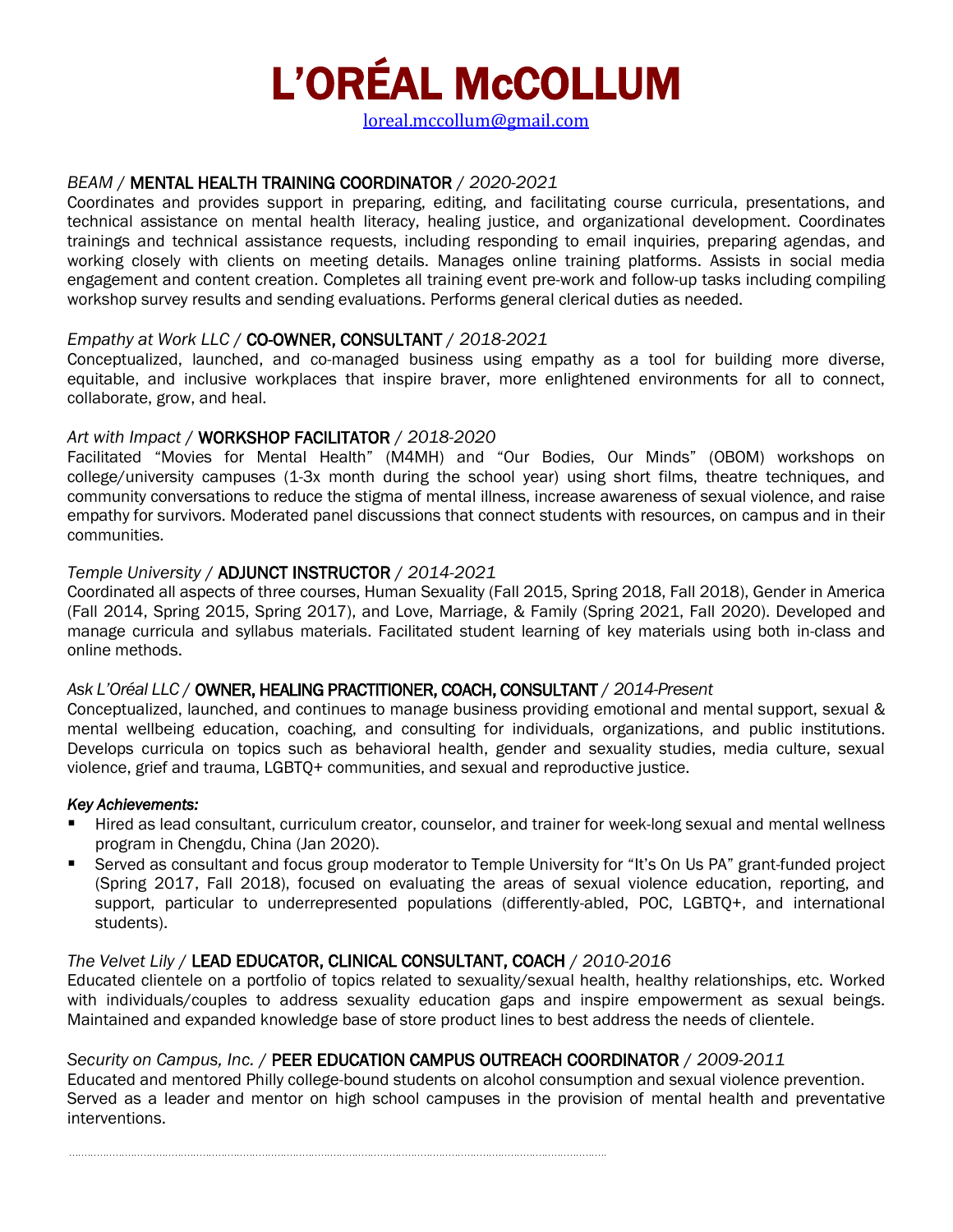

[loreal.mccollum@gmail.com](mailto:loreal.mccollum@gmail.com)

# PUBLIC AFFAIRS EXPERIENCE

#### *Department of Behavioral Health & Intellectual DisAbility Services (DBHIDS)*

#### SPECIAL PROJECTS COORDINATOR FOR PLANNING & INNOVATION / *2014-2018*

Provided expertise in project and program management, training/capacity building, communication, advocacy, and population health approaches to drive transformation and ongoing success of the behavioral health system. Functioned above title, with management responsibilities and total ownership of key initiatives. Directed entire lifecycle of events, training and capacity building programs, and projects across the City of Philadelphia's behavioral health system—working with stakeholders, advisory boards, and key contributors to ensure successful, engaging and health equitable service delivery. Advisor to and director of multiple advisory boards and steering committees.

#### *Key Achievements:*

- Led the coordination and directed the activities of the Department's coalition on human trafficking and sexual exploitation. Participants included members across the Department's clinical service and legal advocacy teams, internal/external training programs, provider network, etc.
- Served as Board liaison for the City of Philadelphia's Mayor's Drug & Alcohol Executive Taskforce, as well as the DBHIDS Division of Behavioral Health Advisory Board, providing specialized training and capacity building, technical assistance, special project consultation, and event coordination/logistical support.
- Key contributor to internal committee focused on using social media and their various platforms to connect with and support stakeholders in developing/maintaining mental health literacy.
- Content contributor for DBHIDS Healthy Minds Philly website and advisor on Healthy Minds Philly Advisory Committee that implemented a successful online behavioral health screening and ongoing health promotion campaigns across the city.

#### *Department of Behavioral Health & Intellectual DisAbility Services (DBHIDS)*

#### COMMUNITY-BASED SERVICES DEVELOPMENT SPECIALIST, LGBTQIA+ INITIATIVE / *2012-2014*

Multi-faceted role ensuring culturally affirming and clinically appropriate behavioral health services, trauma-informed care, and the connection of health reform and equity for gender and sexual minorities in Philadelphia. Worked collaboratively at the national, state, and local levels to develop/execute programs, systems, training/education, interventions, and support for lesbian, gay, bisexual, transgender, queer, questioning, intersex, and asexual individuals receiving Medicaid services. Served as resource and liaison to internal/external stakeholders and DBHIDS provider network toward the provision of health equitable service provision by developing/providing informational sessions and training/capacity building opportunities.

#### *Key Achievements:*

- Researched and analyzed proposed and existing federal and state legislation, policies, and social issues related to behavioral health and wellness, allowing DBHIDS and CBH to properly assess and implement strategies to comply with the Affordable Care Act guidelines and state regulations. Resulted in the:
	- Provider network committing to annual trainings and ongoing quality assurance to ensure full compliance and best practices.
	- Reconvening of a previously defunct Person-First Taskforce that, to this day, continues to operate.
- Selected to serve as the face of the organization regarding LGBOTIA+ health equity work, working collaboratively with national, state, and local advocacy groups and coalitions and representing the Department at community health events.
- Key member of planning and evaluation team focused on creating transgender-affirming services, resulting in opening Morris Home, the nation's first and only residential mental health and addictions treatment facility that specializes in services designed for transgender and gender non-conforming individuals.
- Created strategic plans for LGBTQIA and targeted intervention for the city's behavioral health service system.